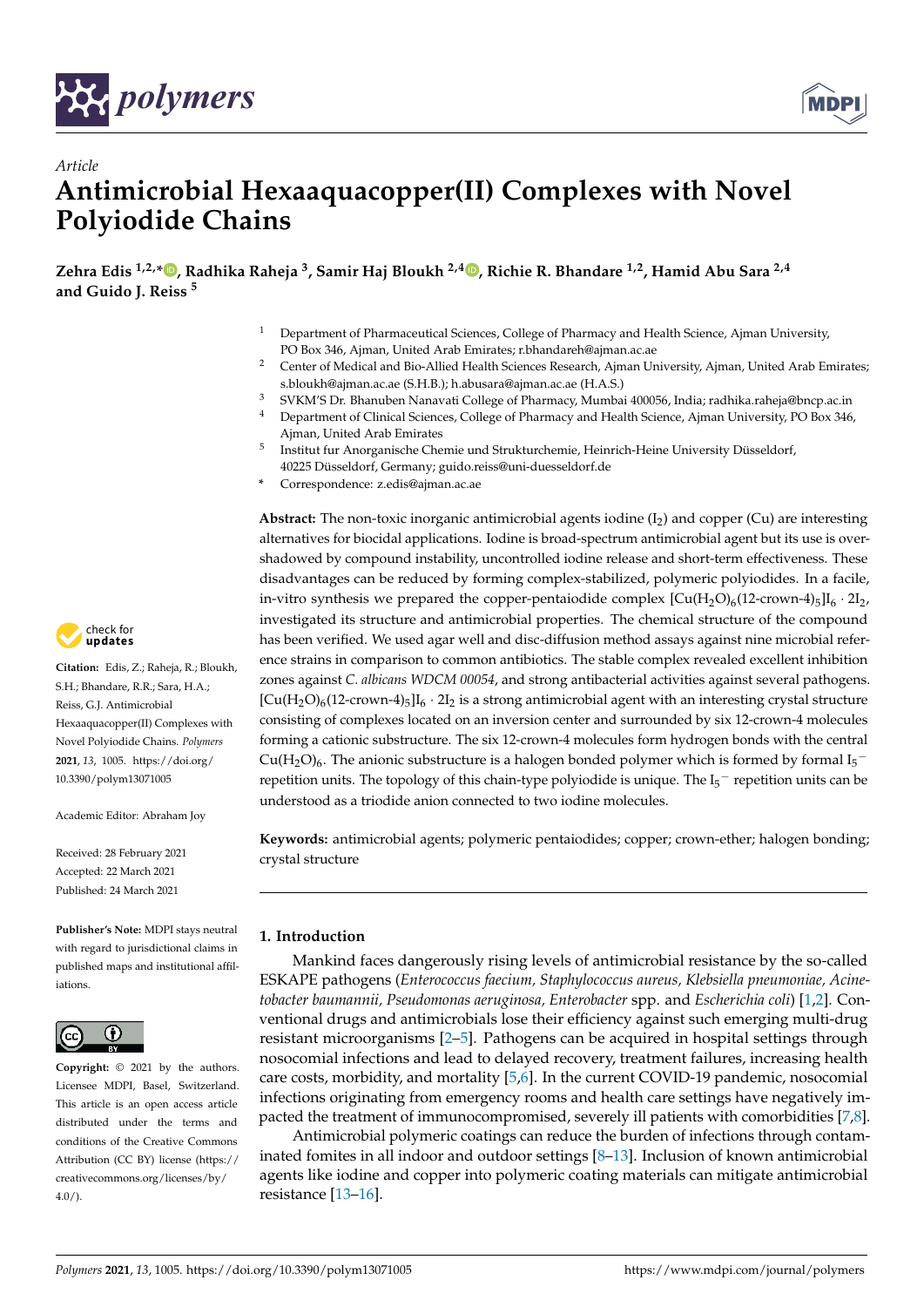Iodine forms interesting polyiodide structures depending on the given stabilizing and complexing agents [17–30]. Polyiodides are formed from basic  $[I_{2k+n}]^{n-}$  units (k = integer,  $n = 1-4$ ), that can be controlled through synthesis [17,18]. Extended polyiodide networks result through attachment of triiodide  $I_3^-$  anions ( $I_3^-$ ) to iodine ( $I_2$ ) molecules by halogen and hydrogen bonding [11,17–26]. 1,4,7,10-tetraoxacyclododecane (12-crown-4), a crownether, forms stable tri- and pentaiodides [27–31]. The crown-ether molecules stabilize the anionic structure around sandwiched central metal cations [27–32].

The use of iodine and copper in one compound can ameliorate antimicrobial activities due to synergism. The complex  $\left[\text{Cu}(12\text{-}{\text{crown}}-4)_{5}(\text{H}_{2}\text{O})_{6}\right]I_{6}\cdot 2I_{2}$  contains both inorganic biocides and is expected to show inhibitory action on pathogens. We tested our compound against a total of 10 microbial strains in comparison to five common antibiotics. The inhibitory effect of our complex polymeric compound on *C. albicans* WDCM 00054 Vitroids showcased its antifungal activity.  $\left[\text{Cu}(12\text{-}\text{crown-4})_5(\text{H}_2\text{O})_6\right]I_6 \cdot 2I_2$  exhibits excellent activity against reference strains of microorganisms compared to selected antibiotics. The methods used for the characterization of our novel polymeric complex compound [Cu(12-crown- $4$ <sub>5</sub>(H<sub>2</sub>O)<sub>6</sub>]I<sub>6</sub> · 2I<sub>2</sub> confirmed its composition and structure. The results are in accordance to previous studies [27–31]. The complex consists of sandwiched copper-hexahydrates within polymeric pentaiodide-chains. A recent database check revealed that the interesting topology of this chain-type polyiodide is new.

#### **2. Materials and Methods**

# *2.1. Chemicals*

Iodine (≥99.0%), copper iodide (CuI) and Mueller Hinton Broth (MHB) were obtained from Sigma Aldrich (Gillingham, UK). 1,4,7,10-Tetraoxacyclododecan (12-crown-4) was received from Sigma-Aldrich Chemical Co. (St. Louis, MO, USA). Disposable sterilized Petri dishes with Mueller Hinton II agar and McFarland standard sets were bought from Liofilchem Diagnostici (Roseto degli Abruzzi (TE), Italy). The bacterial strains *E. coli* WDCM 00013 Vitroids, *P. aeruginosa* WDCM 00026 Vitroids, *K. pneumoniae* WDCM00097 Vitroids, *C. albicans* WDCM 00054 Vitroids*,* and *Bacillus subtilis* WDCM0003 Vitroids were received from Sigma-Aldrich Chemical Co. *S. pneumoniae* ATCC 49619, *S. aureus* ATCC 25923, *E. faecalis* ATCC 29212, *S. pyogenes ATCC 19615, P. mirabilis ATCC 29906* were purchased from Liofilchem. Gentamicin (9125, 30 µg/disc), cefotaxime (9017, 30 µg/disc), chloramphenicol (9128, 10  $\mu$ g/disc), streptomycin (SD031, 10  $\mu$ g/disc), and nystatin (9078, 100 IU/disc) were obtained from Liofilchem. Methanol (analytical grade) was received from EMSURE (Merck KGaA, Darmstadt, Germany). Acetonitrile (analytical grade) was purchased from MTEDIA (TEDIA Company, Fairfield, OH, USA). Sterile filter paper discs with a diameter of 6 mm were bought from Himedia (Mumbai, India). Ultrapure water was utilized and all reagents were of analytical grade and used as received.

## 2.2. Preparation of  $[Cu(H_2O)_6(12\text{-}crown-4)_5]I_6 \cdot 2I_2$

CuI (0.12  $g$ , 0.63 mmol) is dissolved within 10 min in acetonitrile (10 mL) in a 250 mL beaker covered with Parafilm under stirring at 35 °C. In another beaker covered with Parafilm, I<sub>2</sub> (0.32 g, 1.26 mmol) is dissolved in methanol (30 mL) under stirring at room temperature. After completely dissolving the reagents, the two solutions are mixed under continuous stirring at 35 ◦C for 5 min. Under stirring 12-crown-4 (0.2 mL, 1.26 mmol) is then added dropwise. Stirring is continued until the solution is clear and everything is dissolved. The crystals appear after 3–5 days at room temperature through slow evaporation. The dark crystals are filtrated and render a percentage yield of 73%.

#### *2.3. Characterization of the Compound*

The compound was investigated by several methods. Microstructural analysis was done by FE-SEM, the purity of the compound was verified by EDS. UV-Vis, FTIR and Raman spectroscopy affirmed the composition and functional groups. X-ray crystallography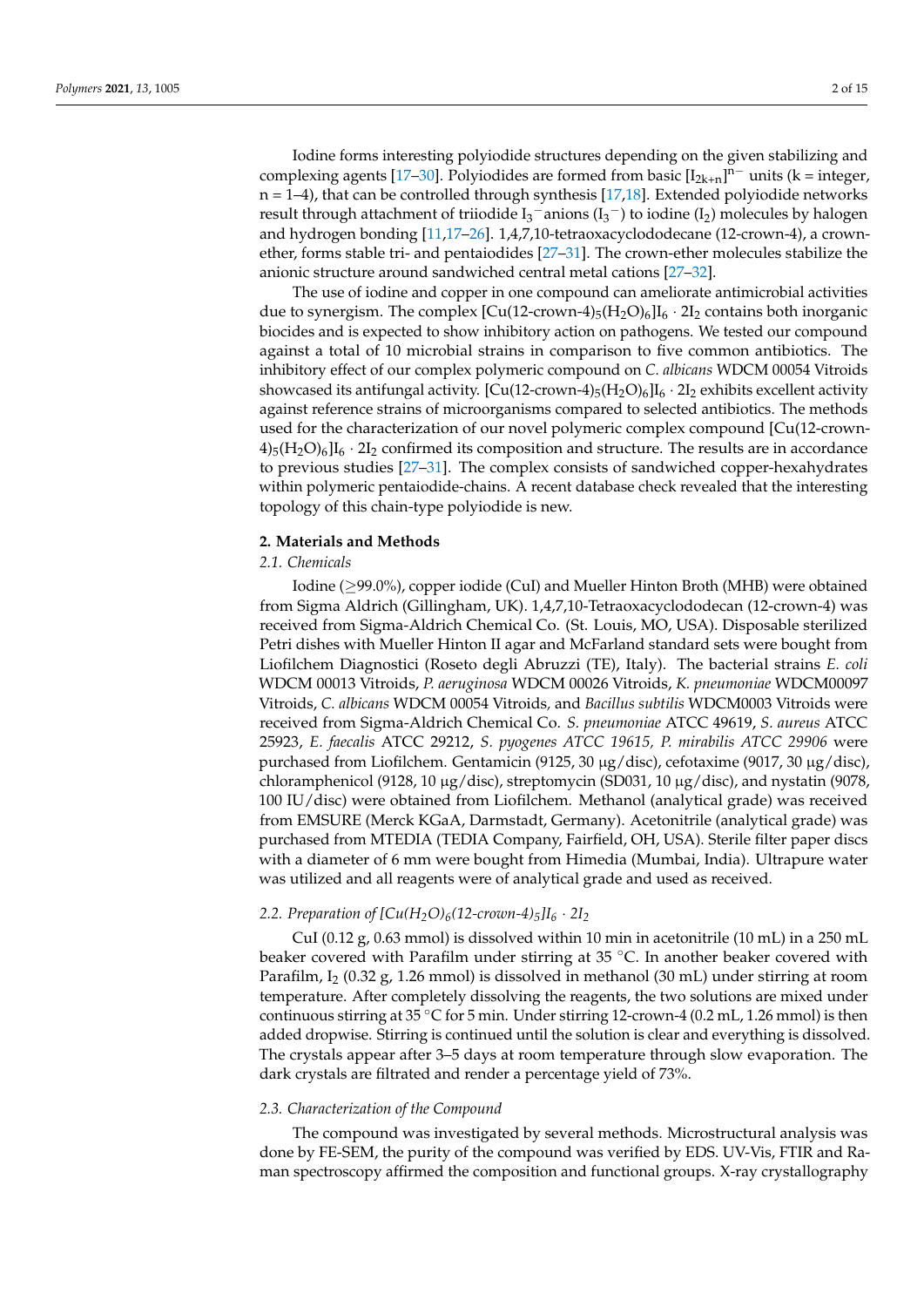revealed the structure of the compound. These methods confirmed the composition and structure of our pentaiodide.

### 2.3.1. Electron Microscope (SEM) and Energy-Dispersive X-ray Spectroscopic (EDS) Analysis

The sample imaging for the morphological characteristics and the analysis for the composition of the compound was conducted by FE-SEM (NOVA Nano FESEM 450, FEI, Hillsboro, Oregon, USA) at 15 kV. The surface morphology, elemental EDS information and composition details were obtained by using two different modes. The low vacuum mode measurement was performed with an uncoated sample while in the high vacuum mode the sample was coated with Au/Pd using a sputter coater.

## 2.3.2. Nuclear Magnetic Resonance (NMR) Spectroscopy

The  ${}^{1}$ H- and the  ${}^{13}$ C- nuclear magnetic resonance (NMR) measurements were done on a Bruker (Billerica, MA, USA) instrument with DMSO- $d_6$  at a frequency of 400 MHz.

# 2.3.3. Characterization by Raman Spectroscopy (Raman)

The Raman analysis was done by a RENISHAW (Gloucestershire, UK) system equipped with an optical microscope at room temperature, a 532 nm solid-state laser beam in the spectral range of 100–3000 cm<sup>-1</sup>, output power 15% and a spectral resolution of -1 cm<sup>-1</sup> with the integration time of −300 s. The excitation of the solid-state laser beam was focused on the sample through the  $50\times$  objective of a confocal microscope with a spot diameter of  $-2 \mu m$ ). The sample solution was placed into a standard cuvette (1 cm  $\times$  1 cm) on the pathway of the laser beam. The CCD-based monochromator collected and analyzed the scattered light.

#### 2.3.4. Fourier-Transform Infrared (FTIR) Spectroscopy

The compound was analyzed from 400–4500 cm−<sup>1</sup> with a FTIR spectrometer (Shimadzu, Kyoto, Japan). FTIR analysis was utilized to verify the structural components of the molecule.

## 2.3.5. Crystal Structure Analysis

Data collection was performed on an Xcalibur2 diffractometer (Rigaku, Tokyo, Japan) using the standard procedures implemented in the CrysAlis<sup>PRO</sup> software [33]. The radiation type was  $Mo-K_{\alpha}$  with a wavelength of 0.71073. The diffractometer has a KM4 collision model CCD plate. Empirical absorption correction was done by using spherical harmonics, implemented in SCALE3 ABSPACK scaling algorithm. The structure was solved using intrinsic phasing [34] and refined using the SHELXL software [35,36]. Hydrogen atoms were added using the standard procedures for riding models implemented in the SHELX program. The triiodide anion shows a small disorder at I5, which was refined with a fixed ratio of 4:1, which fits best with the reduction of the difference electrons density in this area. All figures showing the title structure are drawn using the DIAMOND software [37]. CCDC 2065523 contains the supplementary crystallographic data for this paper. These data can be obtained free of charge from The Cambridge Crystallographic Data Centre via www.ccdc.cam.ac.uk/structures. (Accessed on 15 March 2021).

# *2.4. Investigation/Determination of Antibacterial and Antifungal Properties of*  $[Cu(H_2O)_6(12$ -crown-4)<sup> $5]I_6 \cdot 2I_2$ </sup>

 $[Cu(H<sub>2</sub>O)<sub>6</sub>(12-crown-4)<sub>5</sub>]*I*<sub>6</sub> · 2*I*<sub>2</sub> was tested on the Gram-positive bacteria *S. preumonia*$ ATCC 49619*, S. aureus* ATCC 25923*, S. pyogenes* ATCC 19615, *E. faecalis* ATCC 29212, *B. subtilis* WDCM0003 and the Gram-negative bacteria *E. coli* WDCM 00013 Vitroids*, P. mirabilis* ATCC 29906*, P. aeruginosa* WDCM 00026 Vitroids and *K. pneumonia* WDCM00097 Vitroids. The antifungal activity of our complex polymeric compound was tested against *C. albicans* WDCM 00054 Vitroids.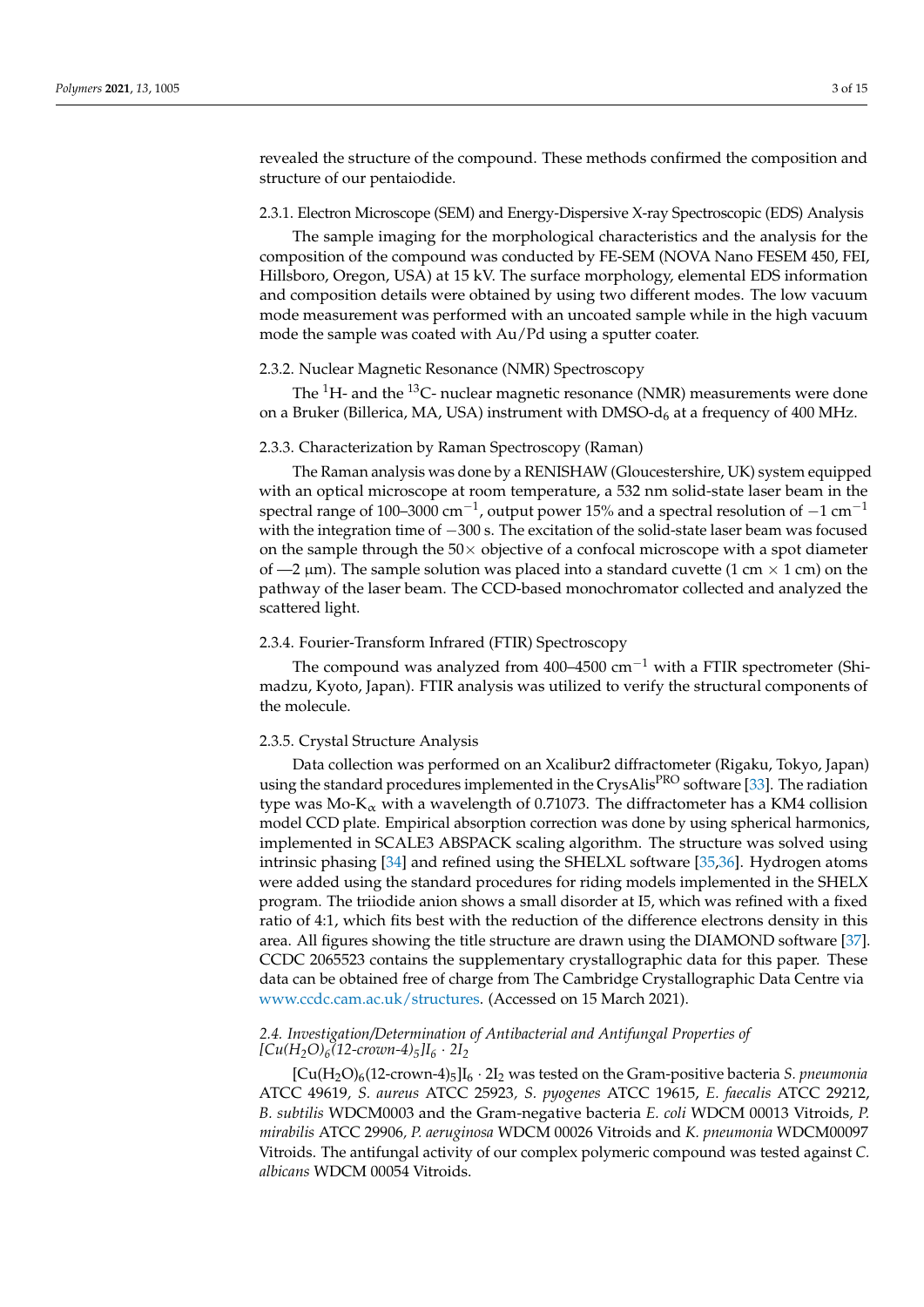## 2.4.1. Bacterial Strains and Culturing

The reference strains of Gram-positive *S. pneumoniae* ATCC 49619, *S. aureus* ATCC 25923, *E. faecalis* ATCC 29212, S*. pyogenes* ATCC 19615, *Bacillus subtilis* WDCM0003 Vitroids, Gram-negative *P. mirabilis* ATCC 29906, *E. coli* WDCM 00013 Vitroids, *P. aeruginosa* WDCM 00026 Vitroids, *K. pneumoniae* WDCM00097 Vitroids, and fungus *C. albicans* WDCM 00054 Vitroids were used for the zone of inhibition plate studies. These strains were stored at  $-20$  °C, inoculated in Mueller Hinton Broth (MHB) by adding the respective fresh bacteria and fungi into 10 mL the MHB and stored at 4  $\degree$ C until further use.

# 2.4.2. Procedure for Zone of Inhibition (ZOI) Plate Studies

The susceptibilities of the selected 10 reference strains against  $\left[\text{Cu}(\text{H}_2\text{O})_6(12\text{-}c\text{rown-}1)\right]$  $4\frac{1}{5}$ I<sub>6</sub> · 2I<sub>2</sub> were investigated by the zone of inhibition plate method. The complex is not completely soluble in polar solvents, therefore we utilized the method described by Kirby-Bauer [38]. The pathogens were suspended in 10 mL Mueller Hinton Broth (MHB). Bacteria were incubated for two to four hours at 37 °C. Fungi were incubated at 30 °C on Sabouraud dextrose broth. Then the microbial culture were adjusted to 0.5 McFarland standard. In each case,  $100 \mu L$  was seeded uniformly with sterile cotton swabs on disposable, sterilized Petri dishes with Mueller Hinton II agar (MHA). The agar plates were dried for 10 min and utilized for agar well diffusion and disc diffusion essays.

## 2.4.3. Agar Well Diffusion Method

A sterile well borer was used to remove 6 mm diameter circular pieces of MHB agar from already inoculated agar plates. These wells were filled with 20 mg  $\left[\text{Cu}(H_2\text{O})_6(12\text{--}1)\right]$ crown-4)<sub>5</sub>]I<sub>6</sub> · 2I<sub>2</sub>, and the negative controls methanol (75  $\mu$ L) and acetonitrile (75  $\mu$ L). These prepared plates with the bacterial reference strains and *C. albicans* were then incubated for 24 h at 37  $\degree$ C and 30  $\degree$ C, respectively. A ruler was utilized to measure the diameter of the zone of inhibition (ZOI) to the nearest millimeter. The susceptibility of the selected reference strains are revealed by the diameters of clear ZOI around the well. The absence of any clear ZOI around the wells indicates microbial resistance. The agar well diffusion assays were done three times and the results are the average of these three independent experiments.

#### 2.4.4. Disc Diffusion Method

Sterile filter paper discs (Himedia) with a diameter of 6 mm were soaked with 2 mL of known concentrations of the stock solutions of  $\left[\text{Cu}(H_2O)_6(12\text{-}crown-4)_5\right]I_6 \cdot 2I_2$  in methanol/acetonitrile (50  $\mu$ g/mL (1), 2 mL of 25  $\mu$ g/mL (2) and 2 mL of 12.5  $\mu$ g/mL (3)) These impregnated discs were dried at room temperature for 24 h. The negative control discs were prepared by impregnating filter paper discs with 2 mL of the solvents methanol and acetonitrile and drying them at room temperature for 24 h.

The antimicrobial activity of the reference strains against our compound, the negative control solvents, and the positive control antibiotics gentamicin, streptomycin, amikacin, cefotaxime, chloramphenicol and nystatin were tested by disk diffusion method according to recommendations of the Clinical and Laboratory Standards Institute (CLSI) [39]. The prepared discs were placed on the previously inoculated agar plates. Bacterial strains were incubated at 37 ◦C for 24 h, while the agar plates with *C. albicans* were incubated at 30 ◦C for 24 h. A ruler was used to measure the diameter of the ZOI to the nearest millimeter. The susceptibility of the selected reference strains are revealed by the diameters of clear ZOI around the well. The absence of any clear ZOI around the wells indicates microbial resistance. The agar well diffusion assays were done three times and the results are the average of these three independent experiments.

#### *2.5. Statistical Analysis*

Data were expressed as mean deviation. The statistical significance between groups was calculated with one-way ANOVA. A value of *p* < 0.05 was considered as statistically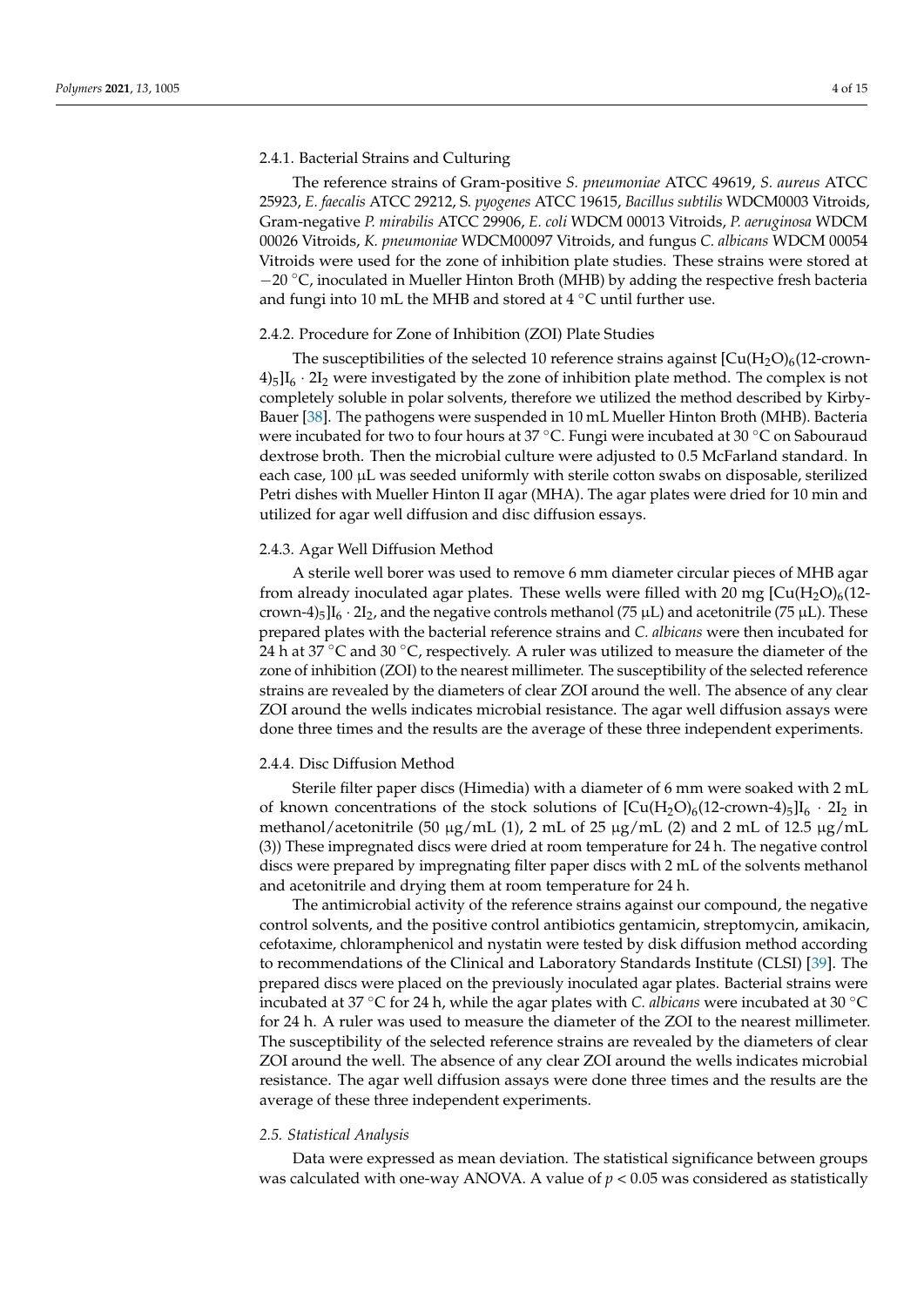significant. The statistical analysis was done by using the SPSS software (version 17.0, SPSS Inc., Chicago, IL, USA).

## **3. Results and Discussion**

*3.1. Elemental Composition and Morphological Examination*

Electron Microscope (SEM) and Energy-Dispersive X-ray Spectroscopic (EDS) Analysis

The morphology and composition of  $[Cu(H_2O)_6(12\text{-}crown-4)_5]I_6 \cdot 2I_2$  were investigated through SEM and EDS analysis (Figure 1, Supplement 1).



**Figure 1.** Scanning electron microscopy (SEM) of  $\text{[Cu(12-crown-4)}_5(\text{H}_2\text{O})_6\text{]}I_6 \cdot 2I_2$ .

The SEM analysis at 15 kV in high-vacuum mode shows heterogenous morphology of the crystalline sample (Figure 1). The EDS information confirms the purity of the sample and the composition of our compound (Supplement 1). The sample holder is made of copper, this increased the weight percent of Cu (Supplement 1).

#### *3.2. Spectroscopical Characterization*

3.2.1. Nuclear Magnetic Resonance (NMR) Spectroscopy

The  $^{13}$ C- and the  $^{1}$ H- nuclear magnetic resonance (NMR) measurement results are in accordance with previous results for similar 12-crown-4-polyiodide complexes, with singlets at 70.40 ppm and 3.521 ppm, respectively (Supplements 2,3) [28,30,32].

The signals originate from the methylene groups within the 12-crown-4 molecule. Pure 12-crown-4 exhibits signals at 3.435 and 70.387 ppm in the <sup>1</sup>H- and <sup>13</sup>C-NMR spectra, respectively (Supplements 2,3). The <sup>1</sup>H chemical shifts for  $\left[\text{Cu}(H_2\text{O})_6(12\text{-}{\text{crown}}-4)_5\right]I_6 \cdot 2I_2$ are similarly downfield like our previously reported compounds  $[M(12-crown-4)<sub>2</sub>]$ I<sub>x</sub> (M  $=$  Li, Na, K, Rb, Cs and  $x = 3, 5, 7$ ) in comparison to the pure 12-crown-4 (Supplement 3) [28,30,32]. The signals are at low field due to the complexation in the compounds. The strain on the 12-crown-4 molecules leads to deshielding of the nuclei and causes a paramagnetic shift (Supplement 3). The deshielding in  $\left[\text{Cu}(H_2O)_6(12\text{-}crown-4)_{5}\right]I_6 \cdot 2I_2$ is smaller than in the sandwiched  $[M(12\text{-}crown-4)_2]I_x$  complexes  $[28,30,32]$ . In the structure of  $[Cu(H_2O)_6(12\text{-}crown-4)_5]I_6 \cdot 2I_2$  the five 12-crown-4-ethers experience less strain within the structure and appear in high field compared to our previously investigated complexes [28,30,32]. The same reasons govern the  $^{13}$ C-NMR analytical results and are coherent to previous results for 12-crown-4 compounds (Supplement 2) [28,30,32].

#### 3.2.2. Raman Spectroscopy (Raman)

The Raman analysis confirms partly the composition of  $\left[\text{Cu}(\text{H}_2\text{O})_6(12\text{-}{\text{crown-4}})_5\right]\text{I}_6 \cdot 2\text{I}_2$ and is verified by similar results in previous studies (Figure 2) [28,32].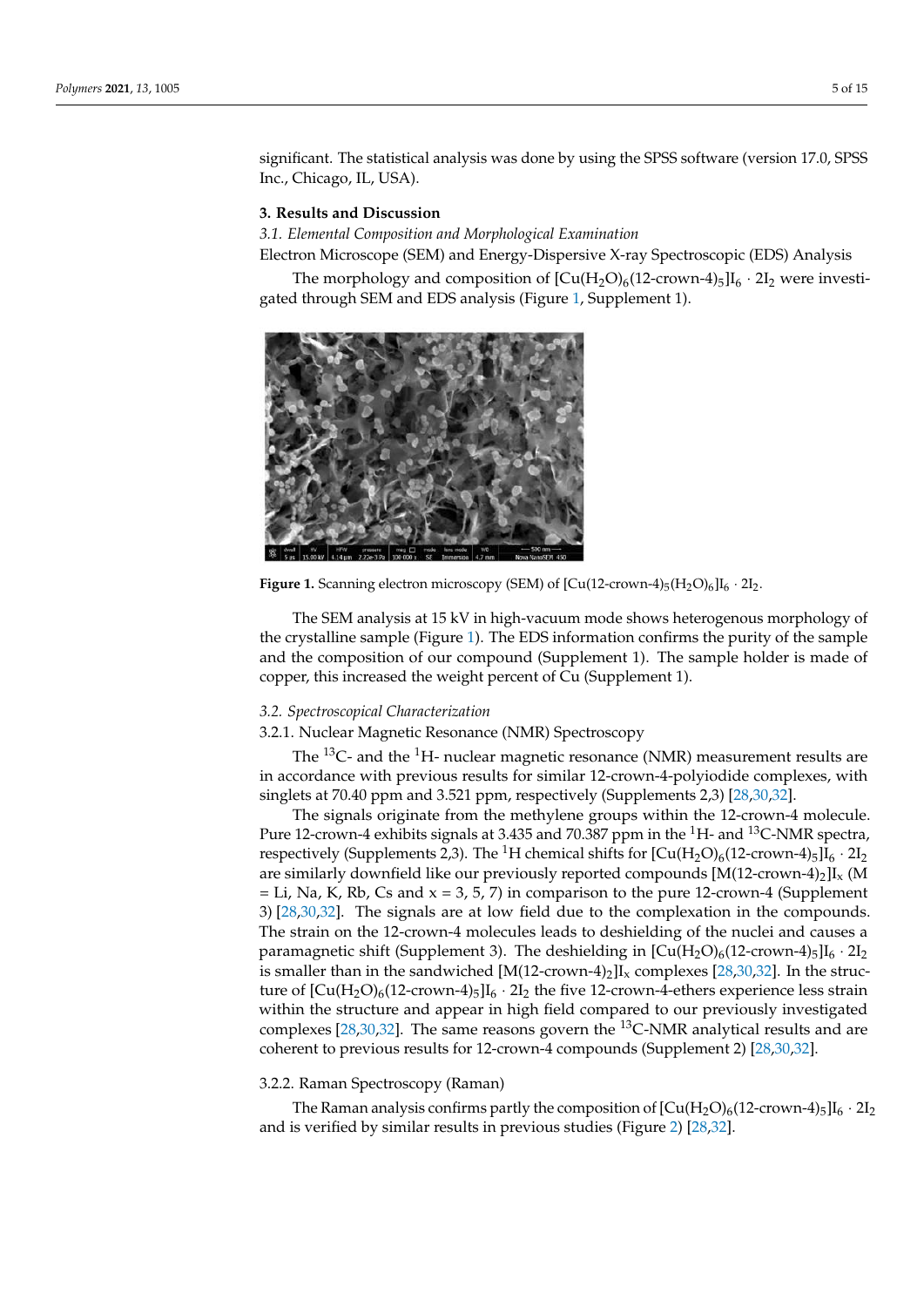

**Figure 2.** Raman spectroscopic analysis of  $\left[Cu(12\text{-}crown-4)_{5}(H_{2}O)_{6}\right]I_{6} \cdot 2I_{2}$ .

The range until 200  $cm^{-1}$  is used to identify the topology of polyiodides. The bands below this important range cannot be clearly assigned due to high luminescence except for two peaks at 172 and 142 cm<sup>-1</sup>. The absorption at 172 cm<sup>-1</sup> originates from the I<sub>2</sub>units within  $\text{[Cu(H<sub>2</sub>O)<sub>6</sub>(12-crown-4)<sub>5</sub>]}$   $I_6$  · 2I<sub>2</sub> in agreement with other studies (Table 1) [18,20,21,32,40–42].

**Table 1.** Raman shifts of iodine moieties in the samples  $[Cu(H<sub>2</sub>O)<sub>6</sub>(12-crown-4)<sub>5</sub>]I<sub>6</sub> · 2I<sub>2</sub> (1) (cm<sup>-1</sup>).$ 

| Group          |                  | [43]                             | [44]             | $\left[ 22\right]$                   | $\lceil 20 \rceil$ |
|----------------|------------------|----------------------------------|------------------|--------------------------------------|--------------------|
| 1 <sub>2</sub> | $172v_{\rm s}$   |                                  | $172v_s$         |                                      | $172v_s$           |
| $I_3^-$        |                  | 217 $v_{as}$<br>331 $v_{\rm as}$ |                  | 227 $v_{\rm as}$<br>340 $v_{\rm as}$ |                    |
| $I_5^-$        | 142 $v_{\rm as}$ | 147 $v_{as}$                     | 137 $v_{\rm as}$ |                                      | 134 $v_{\rm as}$   |
| 12-crown-4     | 2855             |                                  |                  |                                      |                    |

 $v = vibrational stretching, s = symmetric, a = asymmetric.$ 

The peak at 142  $\rm cm^{-1}$  corresponds to the asymmetric stretching mode in I $\rm _5^-$  -units within the polymeric chain and is identified as such in other studies as well (Figure 2, Table 1) [20,43,44]. Asymmetric triiodide stretch modes appear usually between 130–140 cm−<sup>1</sup> and cannot be clearly detected here. The strong absorption of the iodine molecules, overlap with 12-crown-4 absorptions. Our technical limitations resulted in high luminescence and prevented further verifications [20,22].

As a result, the Raman shifts confirm the topology of the polymeric-chain pentaiodides consisting of two iodine molecules. The triiodide units could not be assigned due to ambiguity caused by the high luminescence in this part of the spectrum. The spectrum shows a peak at 2855 cm<sup>-1</sup>, which verifies the presence of 12-crown-4 molecules within the complex compound (Supplement 4) [32].

## 3.2.3. Fourier-Transform Infrared (FTIR) Spectroscopy

FTIR analysis was utilized to verify the structural components of  $[Cu(H<sub>2</sub>O)<sub>6</sub>(12-crown-1]$  $4\frac{1}{5}$ I<sub>6</sub> · 2I<sub>2</sub> (Supplement 5). The results are in agreement with our previously published 12-crown-4-polyiodide complexes  $[M(12\text{-}crown-4)_2]I_x$  [28,30,32]. Table 2 illustrates the bands in the FTIR spectrum of pure 12-crown-4 and  $\left[\text{Cu}(\text{H}_2\text{O})_6(12\text{-}{\text{crown-4}})_5\right]I_6 \cdot 2I_2$ .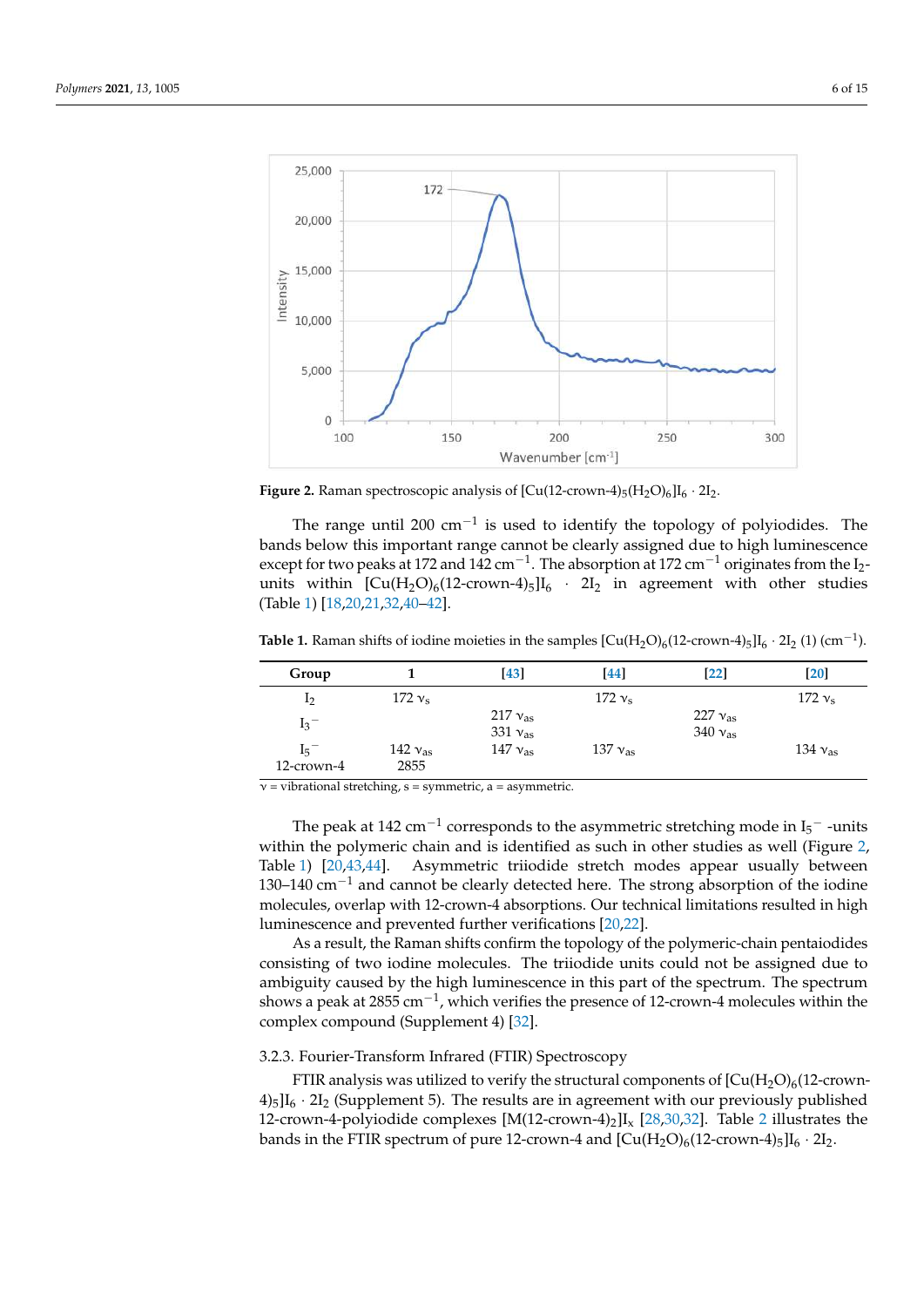|   | $v_1$ (O-H) $*$ <sub>s</sub><br>$v_2$ (O-H) $*$ <sub>a</sub> | $v$ (C-H) <sub>a</sub> | $\nu$ (CH <sub>2</sub> ) <sub>a,s</sub> | $v$ (C-H) <sub>s</sub><br>$v$ (O-H) $*$ | $\delta$ (C-H) <sub>a</sub><br>$v_3$ (H-O-H) $*$ | $(C-C)$ | $\delta$ (C-H)<br>$\delta$ (C-C) | $\nu$ (C-O)         | $\nu$ (CH-CH)<br>$\nu$ (O-H) $*$ |
|---|--------------------------------------------------------------|------------------------|-----------------------------------------|-----------------------------------------|--------------------------------------------------|---------|----------------------------------|---------------------|----------------------------------|
|   |                                                              |                        |                                         |                                         |                                                  |         |                                  | 1250<br>1140        |                                  |
| А |                                                              | 2940                   | 2909                                    | 2860                                    | 1459                                             | 1375    | 1290                             | 1100<br>1025<br>919 | 848                              |
| B | $3746*$<br>$3418$ * a                                        | 2951<br>2905           | 2863<br>$2777*$<br>2733 *               | 1443<br>$1642*$                         |                                                  |         | 1243<br>1133                     | 844                 |                                  |
|   |                                                              |                        |                                         |                                         | 1360                                             | 1287    | 1092<br>1022<br>911              | 549*<br>$628*$      |                                  |

**Table 2.** FTIR analysis  $[\text{cm}^{-1}]$  of 12-crown-4 (A)  $[28,30,32]$  and  $[Cu(12\text{-}crown\text{-}4)_5(H_2O)_6]I_6 \cdot 2I_2$  (B).

\* Signals related to vibrational modes of hydroxyl groups due to hydration in the compound B.  $v =$  vibrational stretching,  $\delta =$  deformation,  $s =$ symmetric,  $a =$  asymmetric.

> $[M(12-crown-4)<sub>2</sub>]I<sub>x</sub>$  and  $[Cu(H<sub>2</sub>O)<sub>6</sub>(12-crown-4)<sub>5</sub>]*I<sub>6</sub> \cdot 2I<sub>2</sub>*$  show similar absorptionbands in the FTIR spectrum related to the crown ether (Table 2, Supplement 5) [28,30,32]. The signals confirm the structure of  $\left[\text{Cu}(H_2\text{O})_6(12\text{-}{\text{crown-4}})_5\right]I_6 \cdot 2I_2$  (Table 2). Symmetric, asymmetric vibrational stretching and deformation bands for the crown ether molecule are available in the FTIR spectrum of  $[Cu(H<sub>2</sub>O)<sub>6</sub>(12-crown-4)<sub>5</sub>]$ <sub>6</sub> · 2I<sub>2</sub> (Supplement 5). These are the absorption bands of C-H,  $CH_2$ , C-C, C-O, and CH-CH  $[28,30,32]$ . The spectrum of  $\left[\text{Cu}(H_2O)_6(12\text{-}crown-4)_5\right]I_6 \cdot 2I_2$  contains absorption signals indicating the presence of hydroxyl groups (Table 2, Supplement 5) [11,28,30,32]. The signal at 3746 and the broad band around 3418 cm<sup>-1</sup> are due to symmetric ( $v_{1s}$ ) and asymmetric ( $v_{2a}$ ) stretching vibrations of hydroxyl groups, respectively (Table 2, Supplement 3) [11,45]. These two bands show a blue shift in comparison to corresponding pure water vibrational stretching modes at 3418 and 3200 cm<sup>-1</sup> [45]. The shift to higher energy absorption in [Cu(H<sub>2</sub>O)<sub>6</sub>(12crown-4) $_5$ I<sub>6</sub> · 2I<sub>2</sub> means decreased hydrogen bond formation in comparison to pure water [45]. The band at 1642 cm<sup>-1</sup> originates from the H-O-H bending mode  $v_3$  of free water molecules and confirms the hydrating effect of  $H_2O$  molecules within  $[Cu(H_2O)_6(12$ crown-4)<sub>5</sub>]I<sub>6</sub> · 2I<sub>2</sub> (Table 2, Supplement 3) [45]. The absorption of this vibrational bending mode appears at lower energy compared to the corresponding bending mode absorption of pure water at 1650 cm−<sup>1</sup> [45]. This red shift confirms again decreased hydrogen bond formation within  $[Cu(H_2O)_6(12\text{-}crown-4)_5]I_6 \cdot 2I_2$  in comparison to the hydrogen bond network in water [45]. The absorption bands at 628 and 549 cm<sup>-1</sup> are related to librational modes, which appear at 600–800  $\text{cm}^{-1}$  in the FTIR spectrum of water [45].

# *3.3. Cyrstal Structure Determination*

#### Crystal Structure Analysis

The crystal structure analysis of  $\left[\text{Cu}(H_2O)_6(12\text{-}crown-4)_5\right]I_6 \cdot 2I_2$  revealed a novel topology. Details of the crystal data and the refinement are listed in Table 3.

The asymmetric unit of the title crystal structure  $\left[\text{Cu}(H_2O)_6(12\text{-}crown-4)_5\right]I_6 \cdot 2I_2$ contains one half of a hexaaquacopper(II) complex, 2.5 12-crown-4 molecules, two halves of an iodine molecule and one triiodide anion (Figure 3).

In detail, the hexaaquacopper(II) complex is located on an inversion center (Wyckoff site 1f). The Cu-O bond lengths are in accordance with a typical hexaaqua copper complex showing a Jan-Teller stretching (Cu-O1W: 1.961(4) Å; Cu-O2W: 1.973(3) Å; Cu-O3W: 2.298(3) Å). Each hexaaquacopper(II) complex is surrounded by six 12-crown-4 molecules, which are connected via 12 O-H $\cdot$ O hydrogen bonds (Figure 5). These units are furthermore connected to two neighboring hexaaquacopper(II) complexes by two more O-H<sup>---</sup>O hydrogen bonds.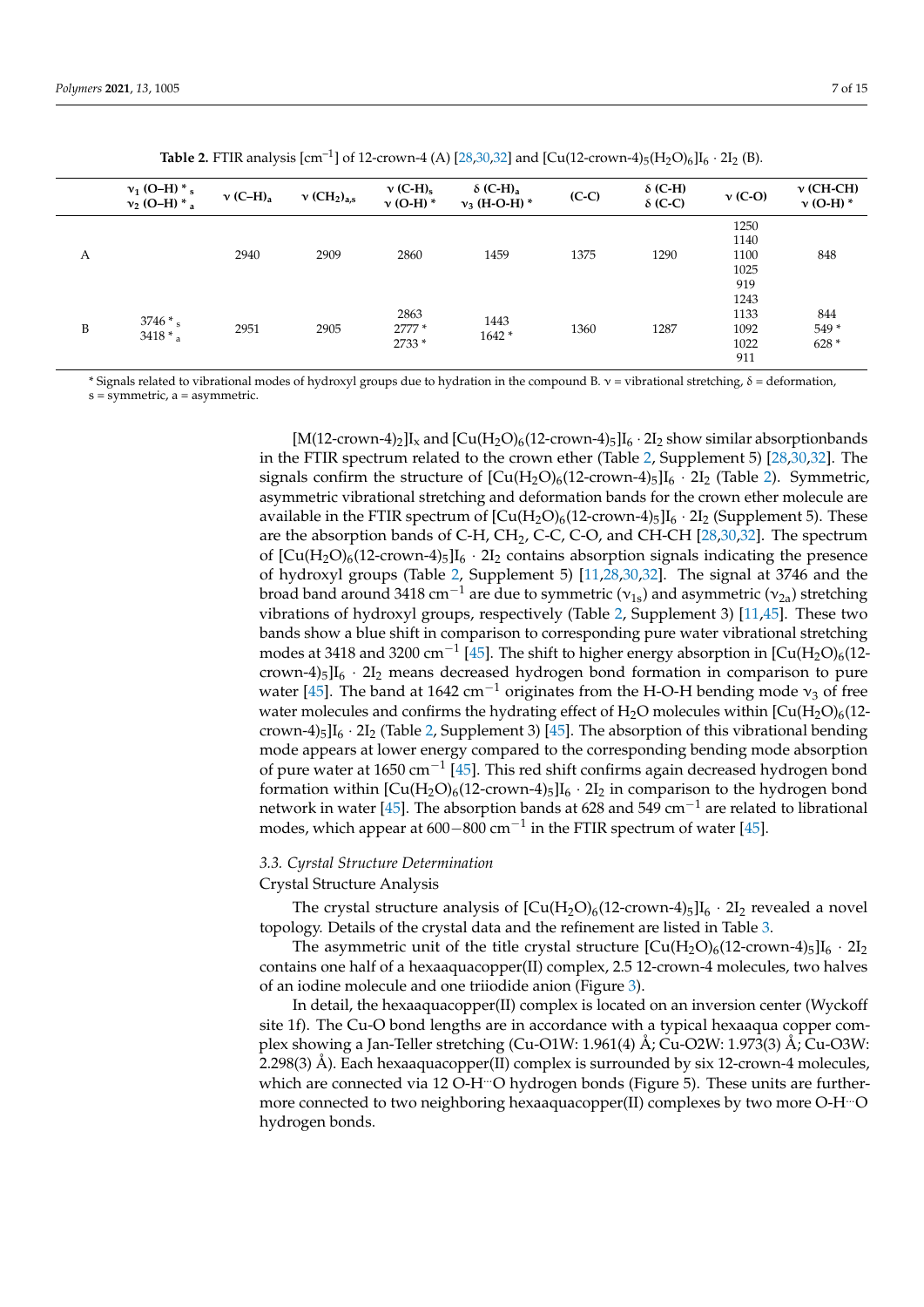| Item                                                    | Parameter                                      |  |  |  |
|---------------------------------------------------------|------------------------------------------------|--|--|--|
| Formula                                                 | $C_{40}H_{92}CuI_{10}O_{26}$                   |  |  |  |
| Mr                                                      | 1160.84                                        |  |  |  |
| Linear absorption factor                                | $\mu = 4.64$ mm <sup>-1</sup>                  |  |  |  |
| Crystal system, space group                             | Triclinic, P-1                                 |  |  |  |
| a                                                       | $10.7289(4)$ Å                                 |  |  |  |
| b                                                       | $12.3645(5)$ Å                                 |  |  |  |
| $\mathcal{C}$                                           | 15.1570 (7) Å                                  |  |  |  |
| $\alpha$                                                | 113.470 (4)°                                   |  |  |  |
| β                                                       | 99.187 $(4)$ °                                 |  |  |  |
| $\gamma$                                                | 92.543 $(3)$ °                                 |  |  |  |
| Temp.                                                   | 100K                                           |  |  |  |
| Volume, Z                                               | $V = 1807.70$ (14) $\AA^3$ , Z = 1             |  |  |  |
| Diffractometer                                          | Xcalibur                                       |  |  |  |
| Radiation                                               | Mo $K\alpha$ , $\lambda = 0.71073$ Å           |  |  |  |
| Measured reflections                                    | 17,571                                         |  |  |  |
| Independent reflections                                 | 7846                                           |  |  |  |
| Reflections with $I > 2\sigma(I)$                       | 5930                                           |  |  |  |
| Rint; Completeness                                      | 0.042; 99.3%                                   |  |  |  |
| Refined parameters                                      | 371                                            |  |  |  |
| $R[F^{2} > 2\sigma(F^{2})]$                             | 0.042                                          |  |  |  |
| $wR(F^2)$ ; GooF                                        | 0.081, 1.05                                    |  |  |  |
| $\Delta \rho_{\text{max}}$ ; $\Delta \rho_{\text{min}}$ | 0.86 e $\rm \AA^{-3}$ ; -0.87 e $\rm \AA^{-3}$ |  |  |  |

**Table 3.** Crystal data, data collection and refinement of  $\text{[Cu(H<sub>2</sub>O)<sub>6</sub>(12-crown-4)<sub>5</sub>] $I_6 \cdot 2I_2$ .$ 



**Figure 3.** [Cu(12-crown-4)<sub>5</sub>(H<sub>2</sub>O)<sub>6</sub>]I<sub>6</sub> · 2I<sub>2</sub>. Hexaaquacopper(II) complex surrounded by six 12-crown-4 molecules. The non-hydrogen atoms of the hexaaquacopper(II) complex are shown as ellipsoids with a probability of 50%. The 12-crown-4 molecules are shown in wireframe style.

As aforementioned there are 2.5 12-crown-4 molecules in the asymmetric unit. Two crystallographically independent molecules are located in general positions whereas one half of a 12-crown-4 molecule is locaed around an inversion center (Wyckoff site 1b). The 12-crown-4 molecule showing this inversion symmetry forms the connection to the adjacent heaxaaquacopper(II) complex (Figure 3). Consequenty all three crystallographically independent 12-crown-4 molecules show different conformations to fill the needs of bonding and packing forces. An interesting feature of this structure is the presence of all three prominent conformers of the 12-crown-4 molecule. In one of the molecules, all four oxygen atoms are on the same side of the ring, in the second one there are three oxygen atom at one side, and in the centrosymmetrical one its two to two.

The anionic part of the title structure is a chain-type polymer consisting of triiodide anions and iodine molecules. Each triiodide anion forms two halogen bonds to neighboring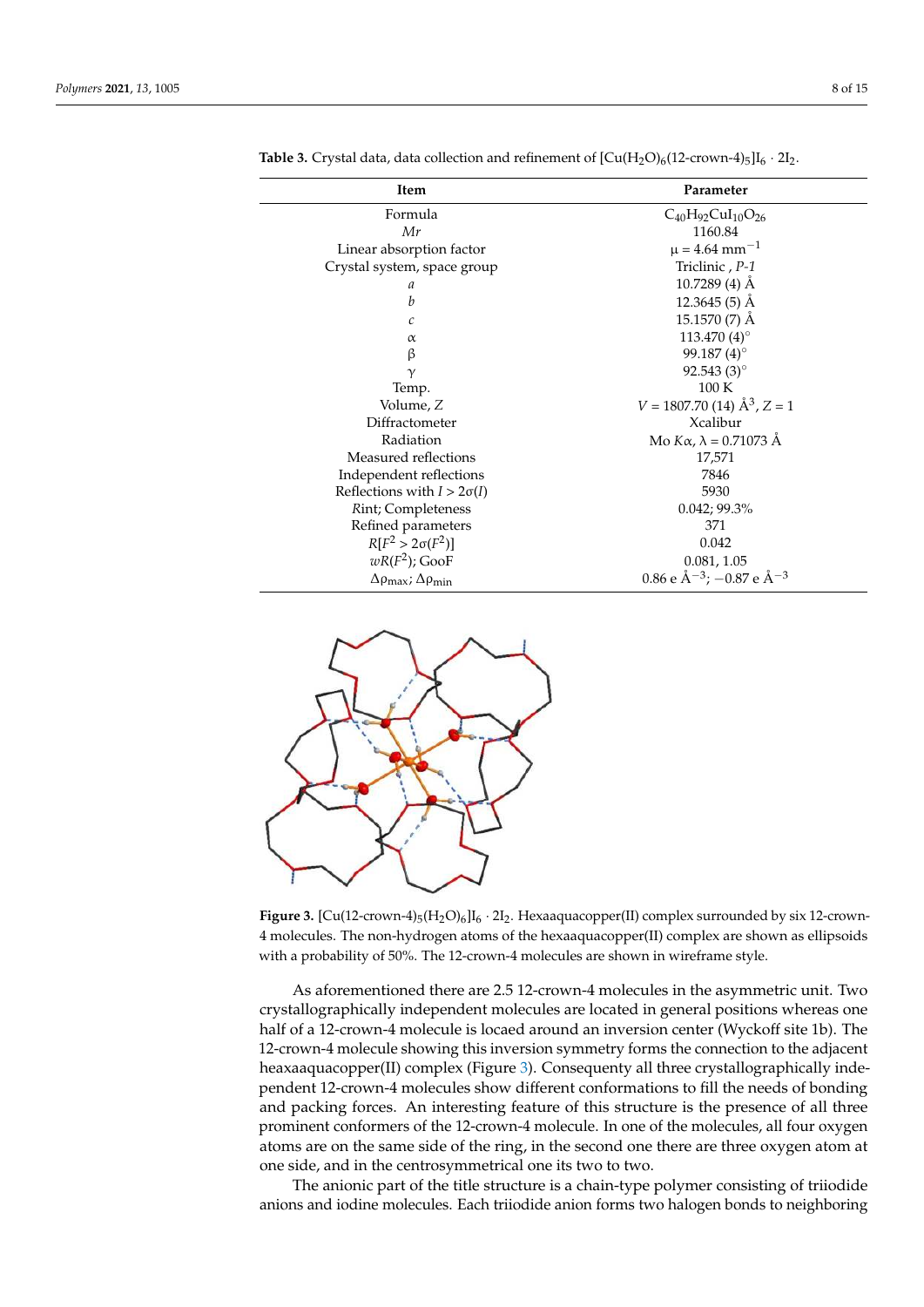iodine molecules by one iodine atom (I3). The bond lengths within the formal triiodide anion (I3–I4–I5) are very asymmetric (I3–I4 = 3.0563(5) Å, I4–I5A = 2.8014(10) Å) [25,26]. Thus an alternative description would be an iodide anion (I3) surrounded by three iodine molecules. But the secondary halogen bonds to I1 and I2 are with I<sup>-1</sup>I distances of  $3.3780(6)$  Å for I1–I3 and 3.3781(7) Å I2–I3 significantly longer and obviously much weaker (Figure 4) [46–49].



**Figure 4.** [Cu(12-crown-4)<sub>5</sub>(H<sub>2</sub>O)<sub>6</sub>]I<sub>6</sub> · 2I<sub>2</sub>. All shown atoms are drawn with a 50% probability of the displacement ellipsoids. The branched chain is located parallel to the *bc* plane running along the *c* direction.

The two weakly bonded iodine molecules are arranged around inversion centers (Wyckoff sites: 1c and 1g). Summing up all the geometric parameters, the description as an asymmetric  $I_3^-$  anion bonded to two iodine molecules is the best choice. The presence of very asymmetric triiodide anions is well known and may be caused by hydrogen bonds [25] and by halogen bonds [26]. The mean plane of all atoms in this polyiodide chain is parallel to the *bc* plane, but the moieties are folded in a typical manner. The branched chain runs along the c direction (Figure 4).

In general, unbranched polyiodide chains are well knowns for decades [18]. In the case of short-chain units the halogen bonded interaction is realised by a head-to-tail connection. For the most simple polyiodide anion  $[I_3^-]_{\infty}$  the cases of branched chains (not head-to-tail connected) are rare [50]. Polymeric chains with repetition units of  $I_5^-$  are well known. But in most cases the the  $I_5^-$  units are head-to tail connected similar to the  $[I_3^-]_{\infty}$  [49]. A recently performed search in the Cambridge Structural database yielded no entry for the very unusual chain-topology presented in this contribution. For this database search we used a  $I_3$ <sup>-...</sup> I<sub>2</sub><sup>-...</sup> I<sub>2</sub><sup>-...</sup> I<sub>2</sub><sup>-</sup> moiety with the I<sub>3</sub><sup>-</sup> anions connected to two iodine molecules by one of its iodine atoms (Figure 4). A polyiodide salt that shows some structural similarity concerning its connectivity to the polyiodide presented here is a  $I_{18}^2$  polyiodide anion seen in the structure of  $[M(phen)]I_{18}$  (M=Fe, Ni) [51]

The two subsystems of the title structure discussed before excellently fit with each other. A more general view on the the title structure shows, that the hexaaquacopper(II) complex is located in the center of the unit cell directly together with four 12-crown-4 molecules. The 12-crown-4 molecule and the anionic polyiodide substructure are located in the *bc* plane. (Figure 5). The title structure obviously features medium strong hydrogen bonds that connects the hexaaquacopper(II) complexes and the 12-crown-4 molecules. These connections as well as packing forces—like van der Waals forces—determine the different conformations of the 12-crown-4 molecules in the cationic substructure and the orientation of the water ligands. The polyiodide substructure perfectly fits into this structure and there are only weak interactions between the cationic and the anionic substructure that contribute to the stability of the whole structure.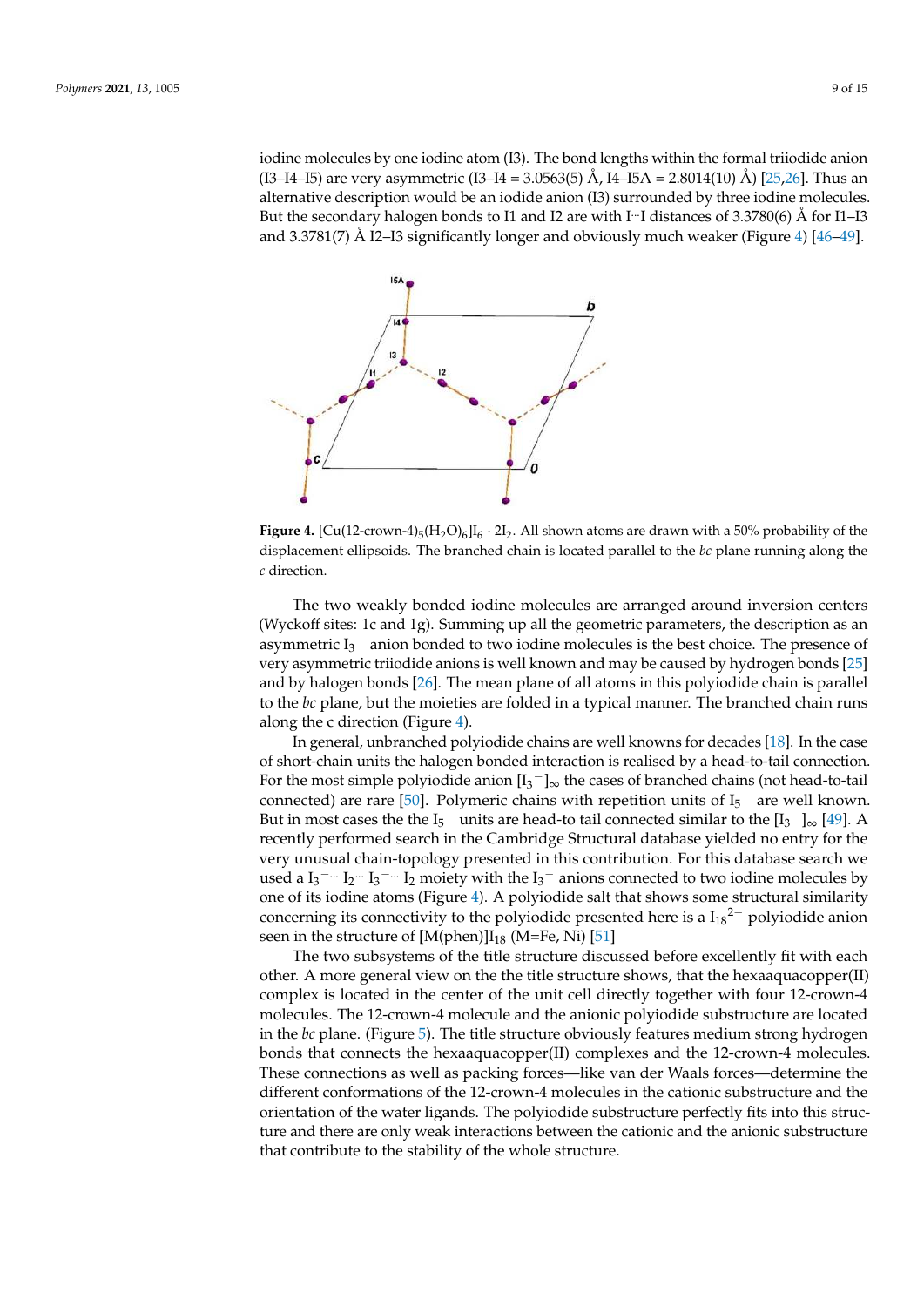

**Figure 5.** [Cu(12-crown-4)<sub>5</sub>(H<sub>2</sub>O)<sub>6</sub>]I<sub>6</sub> · 2I<sub>2</sub>. Showing the interlock between hexaaquacopper(II) complex encapsulated by 12-crown-4 molecules (center of the unit cell) and the polymeric polyiodide substructure (*bc* plane).

*3.4. Determination of Antimicrobial Activities of [Cu(12-crown-4)5(H2O)6]I<sup>6</sup>* · *2I<sup>2</sup>*

 $[Cu(12-crown-4)<sub>5</sub>(H<sub>2</sub>O)<sub>6</sub>]*I*<sub>6</sub> · 2*I*<sub>2</sub> was tested on 10 different pathogens in comparison to$ positive control antibiotics gentamicin, streptomycin, amikacin, erythromycin, cefotaxime, and chloramphenicol (Table 4).

**Table 4.** Antimicrobial testing of antibiotics (A),  $[Cu(12$ -crown- $4)_5(H_2O)_6]I_6 \cdot 2I_2$  by agar well (AW), and disc dilution studies (1,2,3). ZOI (mm) against microbial strains by diffusion assay.

| <b>Strain</b>            | Antibiotic     |    | $AW^+$ |              | n + |  |
|--------------------------|----------------|----|--------|--------------|-----|--|
| S. pneumoniae ATCC 49619 |                | 18 | 20     | 19           |     |  |
| S. aureus ATCC 25923     |                | 28 | 23     | 35           |     |  |
| S. pyogenes ATCC 19615   |                | 25 | 20     |              |     |  |
| E. faecalis ATCC 29212   | $\mathbb{T} X$ | 25 | 19     | 18           |     |  |
| B. subtilis WDCM 00003   |                | 20 |        | 33           |     |  |
| P. mirabilis ATCC 29906  |                | 25 |        | 15           |     |  |
| P. aeruginosa WDCM 00026 | . TX           |    | 16     | $12^{\circ}$ |     |  |
| E. coli WDCM 00013       |                | 20 | 15     | 25           |     |  |
| K. pneumoniae WDCM 00097 | ~TX            |    | NA     | 24           |     |  |
| C. albicans WDCM 00054   | NIV            | 6  | 51     | 53           |     |  |

 $+$  Agar well (AW) diffusion studies (20 mg crystals of [Cu(12-crown-4)<sub>5</sub>(H<sub>2</sub>O)<sub>6</sub>]I<sub>6</sub> · 2I<sub>2</sub> in 6 mm diameter well) and disc diffusion studies (6 mm disc impregnated with 2 mL of 50  $\mu$ g/mL (1), 2 mL of 25  $\mu$ g/mL (2) and 2 mL of 12.5 µg/mL (3) of  $\left[\text{Cu}(12\text{-crown-4})_5(\text{H}_2\text{O})_6\right]\text{I}_6 \cdot 2\text{I}_2$ ). A Amikacin (30 µg/disc). G Gentamicin (30 µg/disc). CTX (Cefotaxime) (30 µg/disc). NY (Nystatin) (100 IU). C Chloramphenicol (10 µg/disc). Streptomycin (10 µg/disc). Grey shaded area represents Gram-negative bacteria. 0 = Resistant. No statistically significant differences (*p* > 0.05) between row-based values through Pearson correlation.

The susceptibility of the selected microorganisms against our compound were confirmed by dilution series, agar well and disc diffusion methods. All results of the negative controls methanol and acetonitrile showed no zone of inhibition (ZOI) and were not mentioned in Table 4. The results are comparable to our previous results with sandwiched 12-crown-4-complexes [27,29,31].

The hexaaquacopper(II) complex inhibits the fungal strain *C. albicans WDCM 00054* strongly and proves to be more effective than the antibiotic nystatin (Table 3, Figure 6a). Our polymeric iodide-chain-complex shows stronger antibacterial activity against the Gram-positive strains *S. aureus ATCC 25923* and *B. subtilis WDCM 0003* in comparison to the antibiotics gentamicin and streptomycin, respectively (Table 3, Figure 6b,c). The complex inhibits the Gram-negative pathogens *E. coli WDCM 00013* and *K. pneumoniae WDCM 00097* stronger than the respective antibiotics amikacin and cefotaxime (Table 3, Figure 6d,e).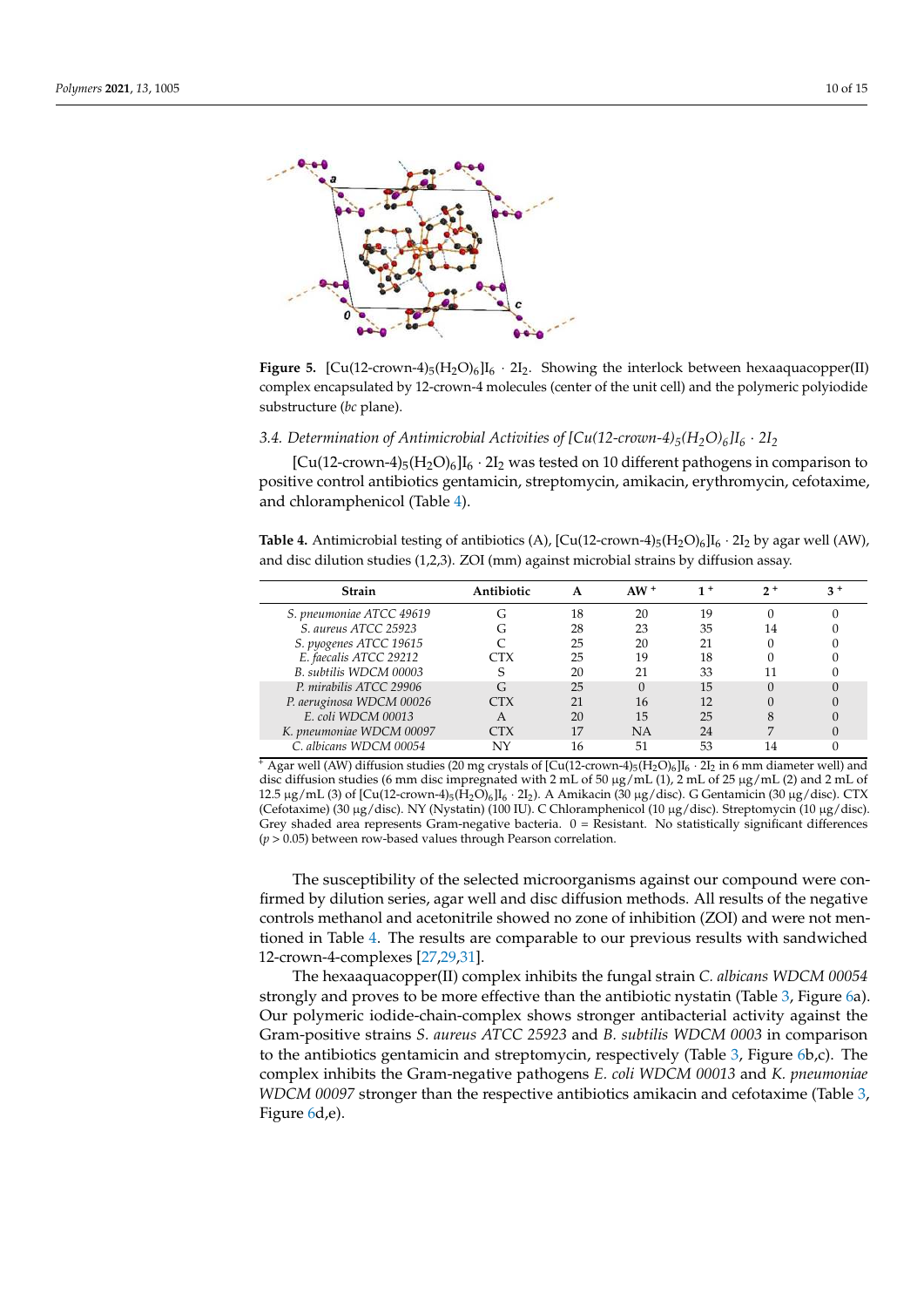

 $(a)$ 

 $(b)$ 

 $(c)$ 



**Figure 6.** Disc diffusion methods of  $\text{[Cu(12-crown-4)}_5(\text{H}_2\text{O})_6\text{]I}_6 \cdot 2\text{I}_2$  with positive controls (antibiotic). From left to right: [Cu(12-crown-4)<sup>5</sup> (H2O)<sup>6</sup> ]I6 · 2I<sup>2</sup> against (**a**) *C. albicans WDCM 00054*; (**b**) *S. aureus ATCC 25932;* (**c**) *B. subtilis* WDCM 00003; (**d**) *E. coli* WDCM 00013; (**e**) *K. pneumoniae WDCM 00097*; (**f**) S. pyogenes *ATCC 19615*.

The agar well studies reveal strong microbicidal action of  $[Cu(12-crown-4)<sub>5</sub>(H<sub>2</sub>O)<sub>6</sub>] $I_6$$  $\cdot$  2I<sub>2</sub> against most of the reference strains (Table 3, Figure 7). The strongest antimicrobial activity is documented against *C. albicans WDCM 00054* (Table 3, Figure 7a). The Grampositive strains *S. aureus ATCC 25923*, *S. pneumoniae ATCC 49619* and *E. faecalis ATCC 29212* show strong to intermediate inhibition zones (Table 3, Figure 7b–d). The Gram-negative pathogens *P. aeruginosa WDCM 00026* and *E. coli WDCM 00013* are inhibited intermediately by our hexaaquacopper(II) complex (Table 3, Figure 7d,e).

The polymeric compound  $\left[\text{Cu}(12\text{-}{\text{crown-4}})_{5}(\text{H}_{2}\text{O})_{6}\right]\text{I}_{6}\cdot2\text{I}_{2}$  exhibits remarkable microbicidal action against the used reference strains compared to common antibiotics. In AW studies and DD studies *C. albicans WDCM 00054* showed the highest susceptibility towards our polyiodide, followed by *S. aureus ATTC 25932* (Table 3). In general, the AW studies revealed highest inhibitory action against the fungus *C. albicans WDCM 00054*, followed by Gram-positive and lastly Gram-negative pathogens (Figure 7). This order is different in disc diffusion studies due to higher susceptibility of Gram-negative *E. coli WDCM 00013*, and *K. pneumoniae WDCM 00097* towards our complexed polymer (Table 2, Figure 6). [[Cu(12 crown-4)<sub>5</sub>(H<sub>2</sub>O)<sub>6</sub>]I<sub>6</sub> · 2I<sub>2</sub> shows in DD studies the strongest antimicrobial activity against *C. albicans WDCM 00054* (ZOI = 53)*,* followed by the Gram-positive *S. aureus ATTC 25932* (ZOI = 35), *B. subtilis WDCM 00003* (ZOI = 33), then the two Gram-negative *E. coli WDCM 00013* (ZOI = 25), and *K. pneumoniae WDCM 00097* (ZOI = 24) (Figure 6). After the latter, the order is restored with Gram-positive *S. pyogenes ATCC 19615* (ZOI = 21), *S. pneumoniae ATCC 49619* (ZOI = 18), *E. faecalis ATCC 29212* (ZOI = 18), followed by Gram-negative *P. mirabilis ATCC 29906* (ZOI = 15), and *P. aeruginosa WDCM 00026* (ZOI = 12) (Table 3). The two Gram-negative pathogens *E. coli WDCM 00013* and *K. pneumoniae WDCM 00097* are higher susceptible in disc diffusion studies compared to agar well methods.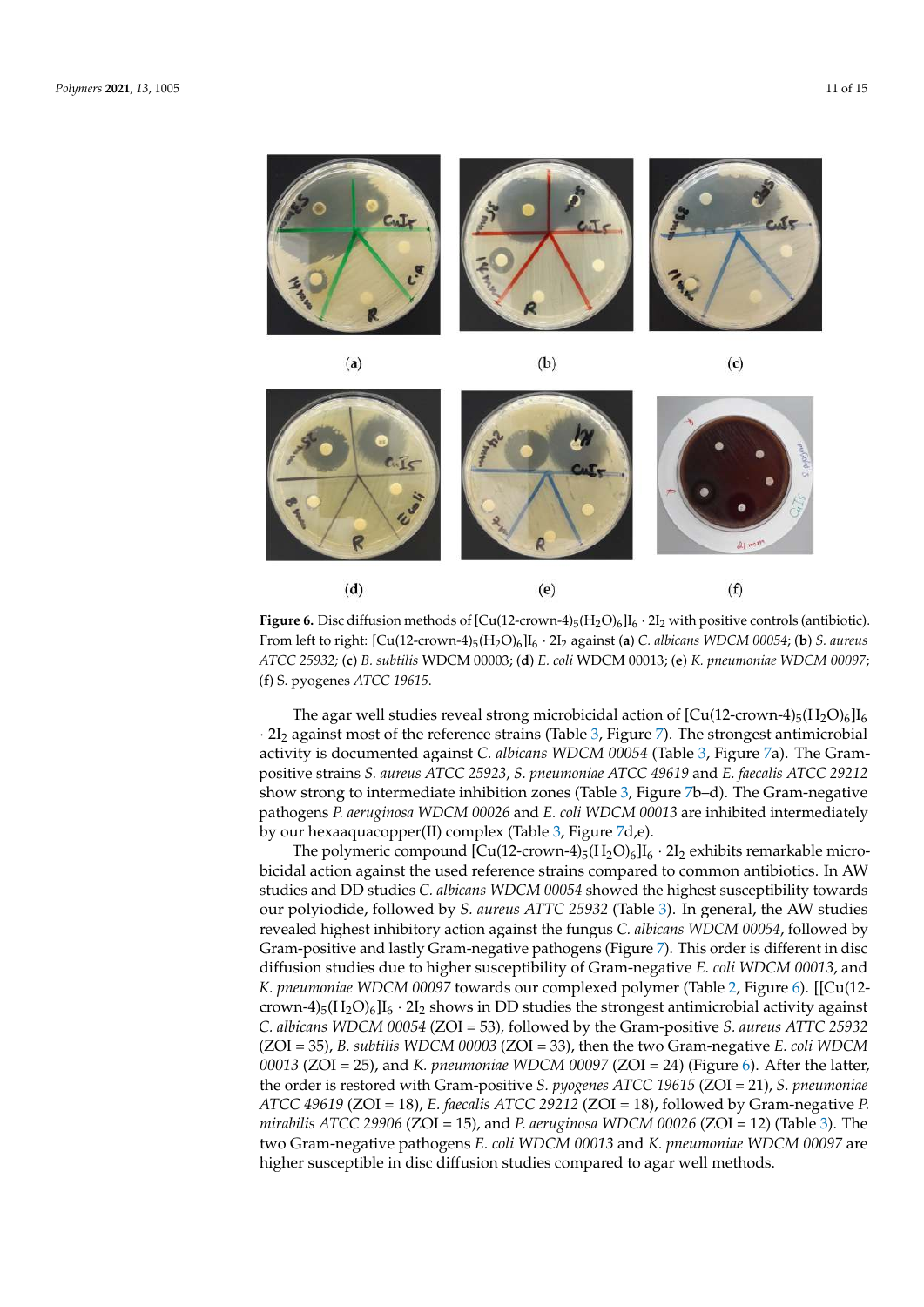

 $(a)$ 

 $(b)$ 





**Figure 7.** Agar well methods of  $\left[ Cu(12\text{-}crown\text{-}4)_{5}(H_{2}O)_{6}\right] I_{6} \cdot 2I_{2}$ . From left to right:  $\left[ Cu(12\text{-}crown\text{-}4)_{5}(H_{2}O)_{6}\right] I_{6} \cdot 2I_{2}$ . From left to right:  $\left[ Cu(12\text{-}crown\text{-}4)_{5}\right]$ 4)<sup>5</sup> (H2O)<sup>6</sup> ]I6 · 2I<sup>2</sup> against (**a**) *C. albicans WDCM 00054*; (**b**) *S. aureus ATCC 25932;* (**c**) S. pyogenes ATCC 19615; (**d**) *E. faecalis ATCC 29212*; (**e**) *P. aeruginosa WDCM 00026*; (**f**) *E. coli WDCM 00013*.

The inhibitory action of  $\left[\text{Cu}(12\text{-}\text{crown-4})_5(\text{H}_2\text{O})_6\right]\text{I}_6 \cdot 2\text{I}_2$  shows a general increasing trend starting from Gram-negative to Gram-positive bacteria and culminates in strong antifungal activity against the fungus *C. albicans WDCM 00054.* Gram-negative pathogens have higher negatively charged cell surfaces and are less susceptible towards [Cu(12-crown- $4$ <sub>5</sub>(H<sub>2</sub>O)<sub>6</sub>]I<sub>6</sub> · 2I<sub>2</sub>. They have a complicated outer cell membrane structure with inner and outer leaflet [52]. The outer leaflet contains lipopolysaccharides, which result in higher negative charge on the cell surface and can interact with positively charged groups or atoms [52]. This outer membrane forms a strong barrier against antimicrobial agents and is followed by a thin layer of peptidoglycan without inclusions of teichoic acid (TA) and lipoteichoic acid (LTA) [52]. Gram-positive species have a thick layer of peptidoglycan with TA and LTA inclusions. The peptidoglycan structure is a mesh-like structure crosslinked by peptide interbridges with partially negative oxygen atoms which can interact with partially positive groups or atoms. Gram-negative microorganisms have less crosslinking and additional porin channels in the inner leaflets [52]. These porin channels allow passive diffusion of small, charged, hydrophilic species [52]. Gram-positive strains and fungi lack porin channels as entry points within their cell membranes [52]. The high antibacterial activity of  $\left[\text{Cu}(12\text{-}\text{crown-}4)_{5}(\text{H}_{2}\text{O})_{6}\right]I_{6}$  · 2I<sub>2</sub> against Gram-positive pathogens suggests in agreement with previous reports an interaction of the partial positively charged carbon atoms in 12-crown-4 molecules of our complex polymer with the partial negatively charged oxygen atoms in the peptide interbridges within the peptidoglycan layer [52]. This dipoledipole interaction leads to a deformation of the  $\left[\text{Cu}(12\text{-}{\text{crown-}}4)_{5}(\text{H}_{2}\text{O})_{6}\right]I_{6} \cdot 2I_{2}$  structure and results in the release of iodine molecules from the polymeric iodide chains [52]. Iodine molecules are strong antimicrobial agents and immediately exert their action on the cell membranes by different mechanisms [52]. Iodine molecules penetrate through the bacterial cell membranes by passive diffusion, enter the bacterial cytoplasm causing protein oxidation and inactivation of efflux pumps [52–54]. The latter is important for the inhibition of the Gram-negative ESKAPE pathogens *E. coli*, *P. aeruginosa* and *K. pneumoniae* [54]. These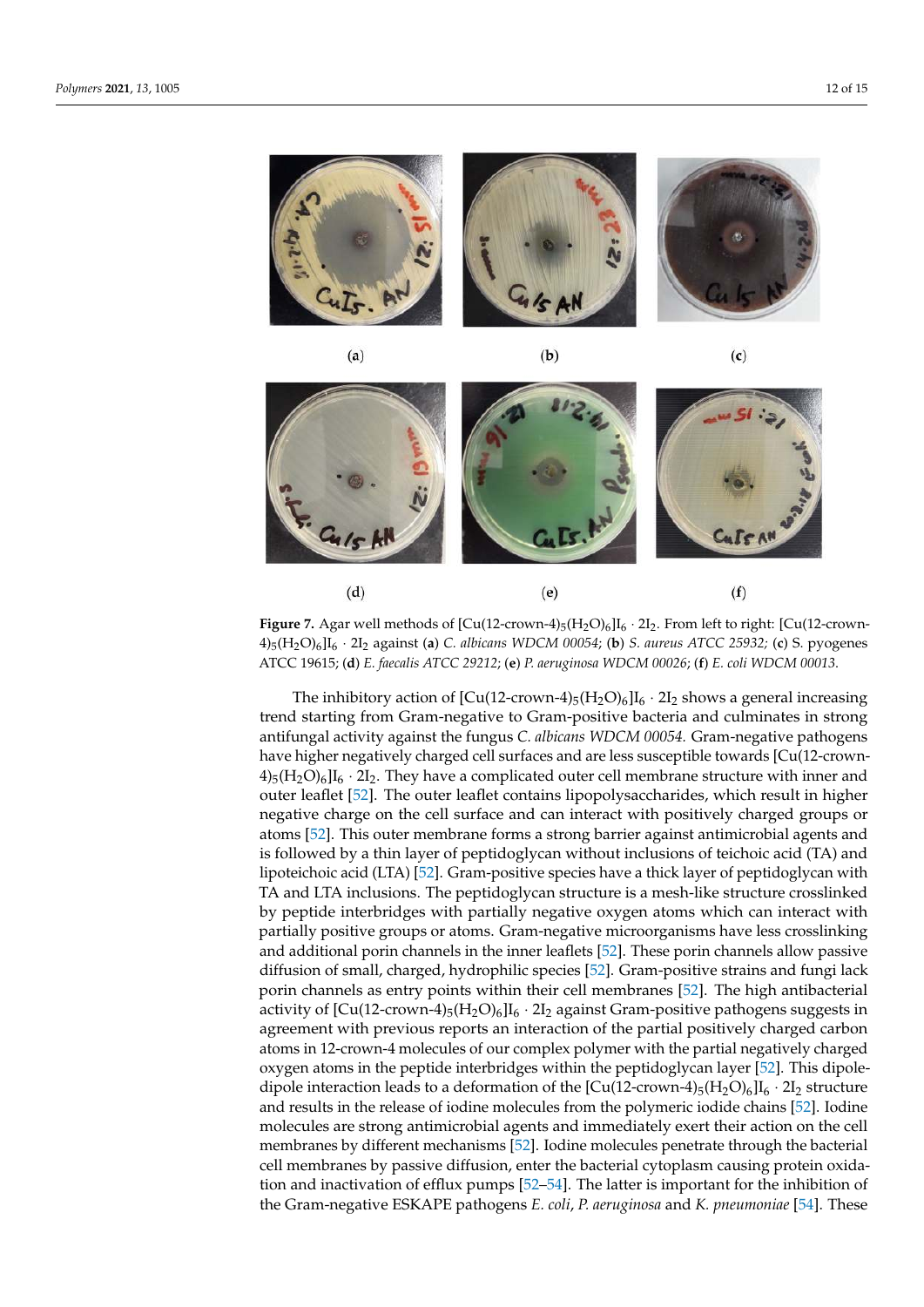multi-drug resistant strains have efflux pumps which eliminate toxic compounds from periplasm and cytoplasm [54]. Our hexaaquacopper(II) complex is effective in disabling their efflux pumps due to iodine. Another mechanism is the iodination of the double bonded carbon atoms within the cell membrane fatty acids [53]. This action destroys the cell membrane and leads to microbial death through inhibition of metabolic pathways and membrane rupture [52].

The morphology and form of aggregation of the microorganisms is a strong indicator for the inhibitory action of our polymeric complex compound. The susceptibility of cocci is highest in *S. aureus*, followed by *S. pyogenes*, then *S. pneumonia* and finally *E. faecalis*. These microorganisms appear in form of clusters, chains, pairs and single, in pairs or chains, respectively. Staphylococci are more inhibited by  $[Cu(12-crown-4)<sub>5</sub>(H<sub>2</sub>O)<sub>6</sub>]I<sub>6</sub> \cdot 2I<sub>2</sub>$  than streptococci. Non-motile species are more susceptible to our compound than motile strains with flaggellae.

#### **4. Conclusions**

In this study we investigated the structure, composition, morphology and antimicrobial activity of a novel hexaaquacopper(II) complex with polymeric pentaiodide chains. All analytical results are in agreement with previous studies of related compounds. The title compound  $\left[\text{Cu}(12\text{-crown-4})_5(\text{H}_2\text{O})_6\right]\text{I}_6 \cdot 2\text{I}_2$  reveals an interesting structure, which consists of three different conformers of 12-crown-4-molecules. The unique topology of the polymeric polyiodide chains facilitate the antimicrobial activity against pathogens by controlled iodine release from its polymeric  $I_2-I_3-I_2$  chain structure.

[Cu(12-crown-4)5(H2O)6]I<sup>6</sup> · 2I<sup>2</sup> has excellent antifungal properties against *C. albicans WDCM 00054* and inhibits strongly the studied bacterial strains. These results suggest the use of hexaaquacopper(II) complexes with polymeric-pentaiodide chains as antimicrobial coating agents against resistant pathogens causing nosocomial infections.

**Supplementary Materials:** The following are available online at https://www.mdpi.com/2073-436 0/13/7/1005/s1, Figure S1: EDS of [Cu(12-crown-4)5(H2O)6]I6 · 2I2, Figure S2: 13C-NMR of [Cu(12 crown-4)5(H2O)6]I6 · 2I2, Figure S3: 1H-NMR of [Cu(12-crown-4)5(H2O)6]I6 · 2I2, Figure S4: Raman spectrum of pure 12-crown-4, Figure S5: FTIR-spectrum of 13C-NMR of [Cu(12-crown-4)5(H2O)6]I6 · 2I2, Figure S6: CIF file of [Cu(12-crown-4)5(H2O)6]I6 · 2I2, Figure S7: Raman spectrum full range of [Cu(12-crown-4)5(H2O)6]I6 · 2I2.

**Author Contributions:** Conceptualization, Z.E., R.R., S.H.B. and R.R.B.; methodology, Z.E., R.R.; software, Z.E. and G.J.R.; validation, Z.E., S.H.B., H.A.S., R.R., R.R.B. and G.J.R.; formal analysis, H.A.S., R.R. and G.J.R.; investigation, Z.E. and R.R.; resources, Z.E., S.H.B., H.A.S., R.R. and R.R.B.; data curation, Z.E., S.H.B., R.R., R.R.B., H.A.S. and G.J.R.; writing—original draft preparation, Z.E. and G.J.R.; writing—review and editing, Z.E., R.R. and G.J.R.; visualization, Z.E. and G.J.R.; supervision, Z.E., R.R. and S.H.B.; project administration, Z.E., S.H.B., R.R. and R.R.B.; funding acquisition, Z.E., S.H.B. and R.R.B. All authors have read and agreed to the published version of the manuscript.

**Funding:** This work was kindly supported by the Deanship of Graduate Studies and Research, AU, Ajman, United Arab Emirates (Project ID No: Ref. # IRG-2018-A-PH-01).

**Institutional Review Board Statement:** Not applicable.

**Informed Consent Statement:** Not applicable.

**Data Availability Statement:** CCDC 2065523 contains the supplementary crystallographic data for this paper. These data can be obtained free of charge from The Cambridge Crystallographic Data Centre via www.ccdc.cam.ac.uk/structures (accessed on 15 March 2021).

**Acknowledgments:** The authors gratefully acknowledge Ajman University for supporting this research project.

**Conflicts of Interest:** The authors declare no conflict of interest.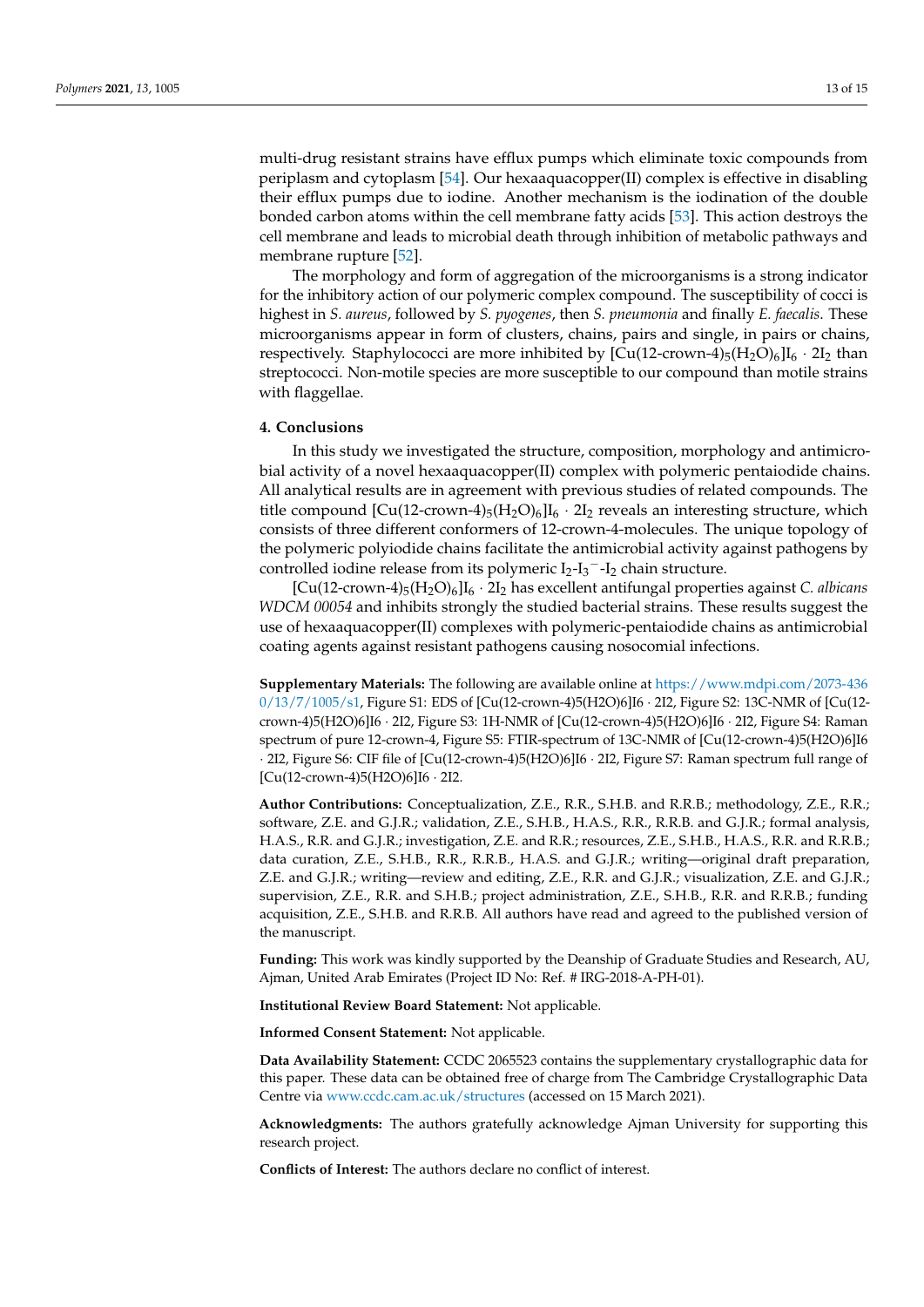## **References**

- 1. Cassini, A.; Hogberg, L.D.; Plachouras, D.; Quattrocchi, A.; Hoxha, A.; Simonsen, G.S.; Colomb-Cotinat, M.; Kretzschmar, M.E.; Devleesschauwer, B.; Cecchini, M.; et al. Attributable deaths and disability-adjusted life-years caused by infections with antibiotic-resistant bacteria in the EU and the European Economic Area in 2015: A population-level modelling analysis. *Lancet Infect. Dis.* **2019**, *19*, 56–66. [CrossRef]
- 2. Center for Disease Control and Prevention (USA). Antibiotic Resistance Threats in the United States. Available online: https: //www.cdc.gov/drugresistance/biggest-threats.html (accessed on 15 August 2020).
- 3. Mulani, M.S.; Kamble, E.E.; Kumkar, S.N.; Tawre, M.S.; Pardesi, K.R. Emerging Strategies to Combat ESKAPE Pathogens in the Era of Antimicrobial Resistance: A Review. *Front. Microbiol.* **2019**, *10*, 539–563. [CrossRef]
- 4. Kourtis, A.P.; Hatfield, K.; Baggs, J.; Mu, Y.; See, I.; Epson, E.; Nadle, J.; Kainer, M.A.; Dumyati, G.; Petit, S. Vital Signs: Epidemiology and Recent Trends in Methicillin-Resistant and in Methicillin-Susceptible Staphylococcus aureus Bloodstream Infections—United States. *Morb. Mortal. Wkly. Rep.* **2019**, *68*, 214. [CrossRef]
- 5. Touat, M.; Opatowski, M.; Brun-Buisson, C.; Cosker, K.; Guillemot, D.; Salomon, J.; Tuppin, P.; de Lagasnerie, G.; Watier, L. A payer perspective of the hospital inpatient additional care costs of antimicrobial resistance in France: A matched case–control study. *Appl. Heal. Econ. Health Policy* **2019**, *17*, 381–389. [CrossRef] [PubMed]
- 6. Rawson, T.M.; Moore, L.S.P.; Zhu, N.; Ranganathan, N.; Skolimowska, K.; Gilchrist, M.; Satta, G.; Cooke, G.; Holmes, A. Bacterial and fungal co-infection in individuals with coronavirus: A rapid review to support COVID-19 antimicrobial prescribing. *Clin. Infect. Dis.* **2020**. [CrossRef]
- 7. Barranco, R.; Du Tremoul, L.; Ventura, F. Hospital-Acquired SARS-Cov-2 Infections in Patients: Inevitable Conditions or Medical Malpractice? *Int. J. Environ. Res. Public Health* **2021**, *18*, 489. [CrossRef] [PubMed]
- 8. Bloukh, S.H.; Edis, Z.; Shaikh, A.A.; Pathan, H.M. A Look Behind the Scenes at COVID-19: National Strategies of Infection Control and Their Impact on Mortality. *Int. J. Environ. Res. Public Health* **2020**, *17*, 5616. [CrossRef]
- 9. Kamaruzzaman, N.F.; Tan, L.P.; Hamdan, R.H.; Choong, S.S.; Wong, W.K.; Gibson, A.J.; Chivu, A.; Pina, M.F. Antimicrobial Polymers: The Potential Replacement of Existing Antibiotics? *Int. J. Mol. Sci.* **2019**, *20*, 2747. [CrossRef] [PubMed]
- 10. Arora, S.; Yadav, V.; Kumar, P.; Gupta, R.; Kumar, D. Polymer based antimicrobial coatings as potential biomaterial: A review. *Int. J. Pharm. Sci. Rev. Res.* **2013**, *23*, 279–290.
- 11. Edis, Z.; Bloukh, S.H. Facile Synthesis of Antimicrobial Aloe Vera- "Smart" Triiodide-PVP Biomaterials. *Biomimetics* **2020**, *5*, 45. [CrossRef] [PubMed]
- 12. Li, X.; Wang, B.; Liang, T.; Wang, R.; Song, P.; He, Y. Synthesis of cationic acrylate copolyvidone-iodine nanoparticles with double active centers and their antibacterial application. *Nanoscale* **2020**, *12*, 21940–21950. [CrossRef]
- 13. Edis, Z.; Bloukh, S.H.; Ashames, A.; Ibrahim, M. Copper-Based Nanoparticles, Their Chemistry and Antibacterial Properties: A Review. In *Chemistry for a Clean and Healthy Planet*; Springer International: Berlin/Heidelberg, Germany, 2019; pp. 401–428.
- 14. Zhao, G.; He, C.; Zhou, W.; Hooper, J.P.; Imler, G.H.; Parrish, D.A.; Shreeve, J.M. Control of Biohazards: A High Performance Energetic Polycyclized Iodine-Containing Biocide. *Inorg. Chem.* **2018**, *57*, 8673–8680. [CrossRef] [PubMed]
- 15. Kaiho, T. *Iodine Chemistry and Applications*, 1st ed.; Kaiho, T., Ed.; John Wiley & Sons, Inc.: Hoboken, NJ, USA, 2015; pp. 15–410.
- 16. Vasudevan, P.; Tandon, M. Antimicrobial properties of iodine based products. *J. Sci. Ind. Res.* **2010**, *69*, 376–383.
- 17. Blake, A.J.; Li, W.S.; Lippolis, V.; Schröder, M.; Devillanova, F.A.; Gould, R.O.; Parsons, S.; Radek, C. Template self-assembly of polyiodide networks. *Chem. Soc. Rev.* **1998**, *27*, 195–206. [CrossRef]
- 18. Svensson, P.H.; Kloo, L. Synthesis, structure, and bonding in polyiodide and metal iodide−iodine systems. *Chem. Rev.* **2003**, *103*, 1649–1684. [CrossRef]
- 19. Resnati, G.; Desiraju, G.R.; Ho, P.S.; Kloo, L.; Legon, A.C.; Marquardt, R.; Metrangolo, P.; Politzer, P.; Rissanen, K. Definition of the halogen bond. *Pure Appl. Chem.* **2013**, *85*, 1711–1713.
- 20. Bartashevich, E.V.; Grigoreva, E.A.; Yushina, I.D.; Bulatova, L.M.; Tsirelson, V.G. Modern level for the prediction of properties of iodine-containing organic compounds: Iodine forming halogen bonds. *Russ. Chem. Bull. Int. Ed.* **2017**, *66*, 1–12. [CrossRef]
- 21. Savastano, M.; Bazzicalupi, C.; Gellini, C.; Bianchi, A. Genesis of Complex Polyiodide Networks: Insights on the Blue Box/I−/I<sup>2</sup> Ternary System. *Crystals* **2020**, *10*, 387. [CrossRef]
- 22. Shestimerova, T.A.; Mironov, A.V.; Bykov, M.A.; Grigorieva, A.V.; Wei, Z.; Dikarev, E.V.; Shevelkov, A.V. Assembling Polyiodides and Iodobismuthates Using a Template Effect of a Cyclic Diammonium Cation and Formation of a Low-Gap Hybrid Iodobismuthate with High Thermal Stability. *Molecules* **2020**, *25*, 2765. [CrossRef]
- 23. Savastano, M.; Martínez-Camarena, Á.; Bazzicalupi, C.; Delgado-Pinar, E.; Llinares, J.M.; Mariani, P.; Verdejo, B.; García-España, E.; Bianchi, A. Stabilization of Supramolecular Networks of Polyiodides with Protonated Small Tetra-azacyclophanes. *Inorganics* **2019**, *7*, 48. [CrossRef]
- 24. Bartashevich, E.; Yushina, I.; Kropotina, K.; Muhitdinova, S.; Tsirelson, V. Testing the tools for revealing and characterizing the iodine–iodine halogen bond in crystals. *Acta Crystallogr. B* **2017**, *73*, 217–226. [CrossRef] [PubMed]
- 25. Van Mengen, M.; Reiss, G.J. I<sub>6</sub><sup>2–</sup> Anion composed of two asymmetric triiodide moieties: A competition between halogen and hydrogen bond. *Inorganics* **2013**, *1*, 3–13. [CrossRef]
- 26. Reiss, G.J. Halogen and hydrogen bonding in the layered crystal structure of 2-iodoaniliniumtriiodide, C6H<sup>7</sup> I4N. *Z. Kristallogr. NCS* **2019**, *234*, 899–902.